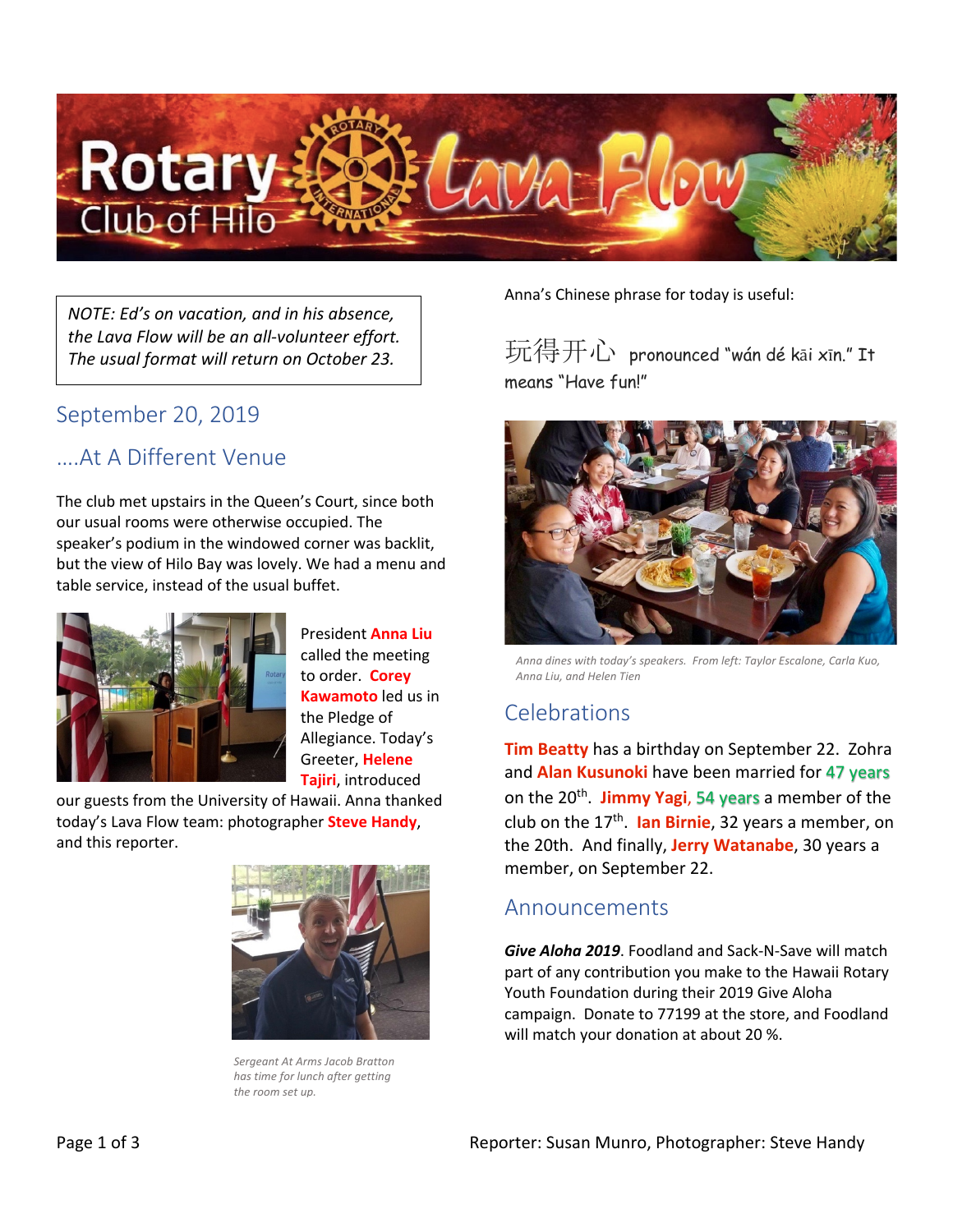**Wally Wong**, our Community Service Director, has three projects:

> • *Dictionary Distribution*. Third grade dictionaries are here and ready to be distributed. Contact Wally if you can to help.



*Greeter Helene Tajiri with Wally Wong*

- *Keiki Halloween Party* at Edith Kanakaole Stadium again this year. Wally has big buckets he is trying to fill with candy for the event. Bring your candy to any meeting before the 31st, and Wally will get it to the kids.
- *ARC of Hilo Parking Lot*. ARC of Hilo wants to spruce up their parking lot. There will be digging and planting new plants. Fun for all, and good exercise! Next month, details later.

*Chicken Hekka* is coming on October 17. **Corey** says the Social Committee is gearing up for this annual event. \$25 and you get a chance to play with fire at your table. Come and enjoy! Signup in the meeting or online. AJA Hall, as usual.



*Chris Tamm, Bob Fox, Bobby Dugar, Keith Okamoto, and Mitch Dodo*

*Alzheimers Walk*, September 21. **Beverly Heikes** solicited volunteers to accompany the Waiakea Interact Club at the the Alzheimer's Walk.

*The Social Squad*. **Bobby Dugar**, founder of the new "satellite club", said the meeting on September 17 was well attended: 35 people, and only 8 were Rotarians. A lot of potential members. The group's goal is "socializing with purpose" through "impactful support of local causes, organizations, and projects". And you get meeting credit. Check the club calendar for the next date.

*We Met the DG*, September 14. This year's Hawaii District Governor visited East Hawaii last Saturday. **Anna** showed pictures of the get-together at the Hilo Muni Golf Course. All the East Hawaii clubs participated, and a good time was had by all.

*Walk A Mile in Her Shoes*, October 26. Member **Kathleen McGilvray**, who's also Hawaii Island YWCA CEO, invited everyone to participate in this fundraiser against violence and sexual assault. Stylish and uncomfortable footwear is available for those who dare.



*Cowboy Kanashiro, Jimmy Yagi, Ian Kitagawa, Toshi Aoki, Tim Beatty*

## Happy \$

**Bobby Dugar** had \$5 for the YWCA walk. **Nate Chang** gave \$5 to mention his experience at the Waiākea Interact trash cleanup a couple of weeks ago. The kids are great. **Dirk Yoshina** had \$25 for HRYF. **Beverly Heikes** had \$25 for Anna's TRF monthly challenge. Go, Beverly! Past President **Keith Okamoto** had \$20 for Walk A Mile, if **Kerry Glass** walks. Kerry has signed up.